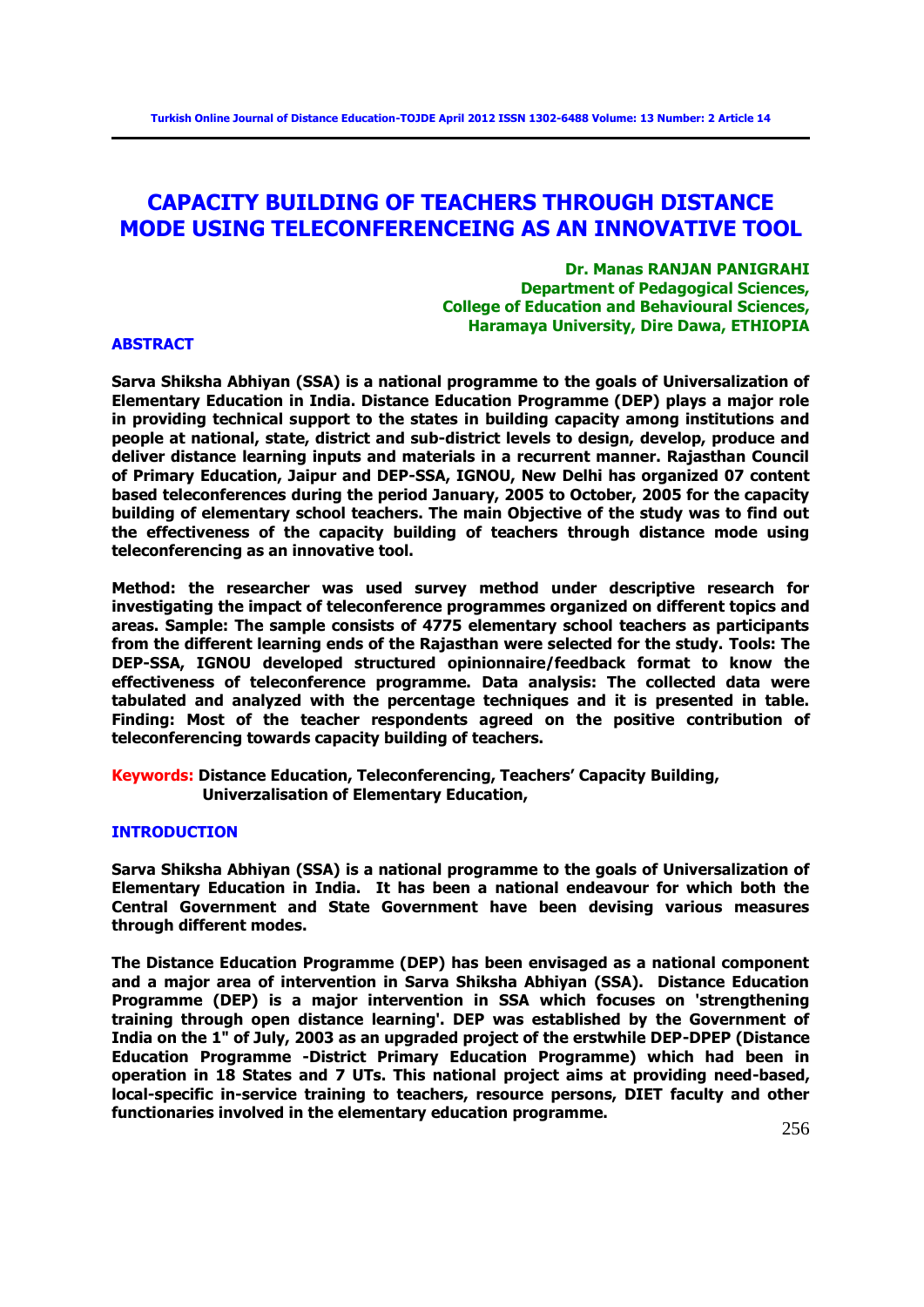**DEP plays a major role in providing technical support to the states in building capacity among institutions and people at national, state, district and sub-district levels to design, develop, produces and delivers distance learning inputs and materials in a recurrent manner. Under DEP-SSA project, various initiatives like appointing Distance Education Coordinators, constitution of the State Resource Group for Distance Education Programme (SRG-DEP), holding SRG meetings for identifying training needs, planning of activities, capacity building activities in distance learning material development and distance delivery modes have been undertaken in some States.** 

**It has been maximally utilizing various means of communication to achieve the target of quality elementary education for all these media range from the prime medium, i.e., Print, Audio and Video material, Teleconferencing, Computer etc.** 

**In North India States, Rajasthan has proved to be the most respective state utilizing the latest technology, i.e., teleconference, to reach its teachers all over the state, resolve their academic problems, motivate SSA functionaries to accomplish the targets of SSA and hence to promote eagerness to use open distance learning technology and of its determination towards achieving the target of quality education for all, Rajasthan Council of Primary Education, Jaipur and DEP-SSA, IGNOU, New Delhi, India has organized 07 content based teleconferences during the period January, 2005 to October, 2005 for the capacity building of elementary school teachers.** 

# **OBJECTIVES**

**The major objectives of the teleconferences were perceptions of teachers:** 

- **To identify the appropriateness of the selection of Topic and Panelists.**
- **To evaluate the role of Anchorperson and Facilitator(s).**
- **To know the responses of the participants towards presentation of the content by the panelists.**
- **To find out the views of the participants towards "Interaction between Teaching end and Learning end".**
- **To find out the Quality of the Reception and Viewing Conditions.**
- **To find out the standard of off-air activities of the programmes.**
- **To assess the Effectiveness of the organized teleconferences.**

#### **METHOD**

**Distance education has become the need of the present time. It is making easier with the lot of advanced technologies. Teleconferencing is one of that. Lot of development is taking place in the field of such technology. It needs to be modified as per the new development and as per the requirement of the time. Therefore, the researcher was used survey method under descriptive research for investigating the impact of teleconference programmes organized on different topics and areas.** 

## **Sample**

**The sample consists of 4775 elementary school teachers as participants from the different learning ends of the Rajasthan were selected for the study.** 

#### **Tools**

**The DEP-SSA, IGNOU developed structured opinionnaire/feedback format to know the effectiveness of teleconference programme. This structured opinionnaire was administered and analyzed for this purpose.**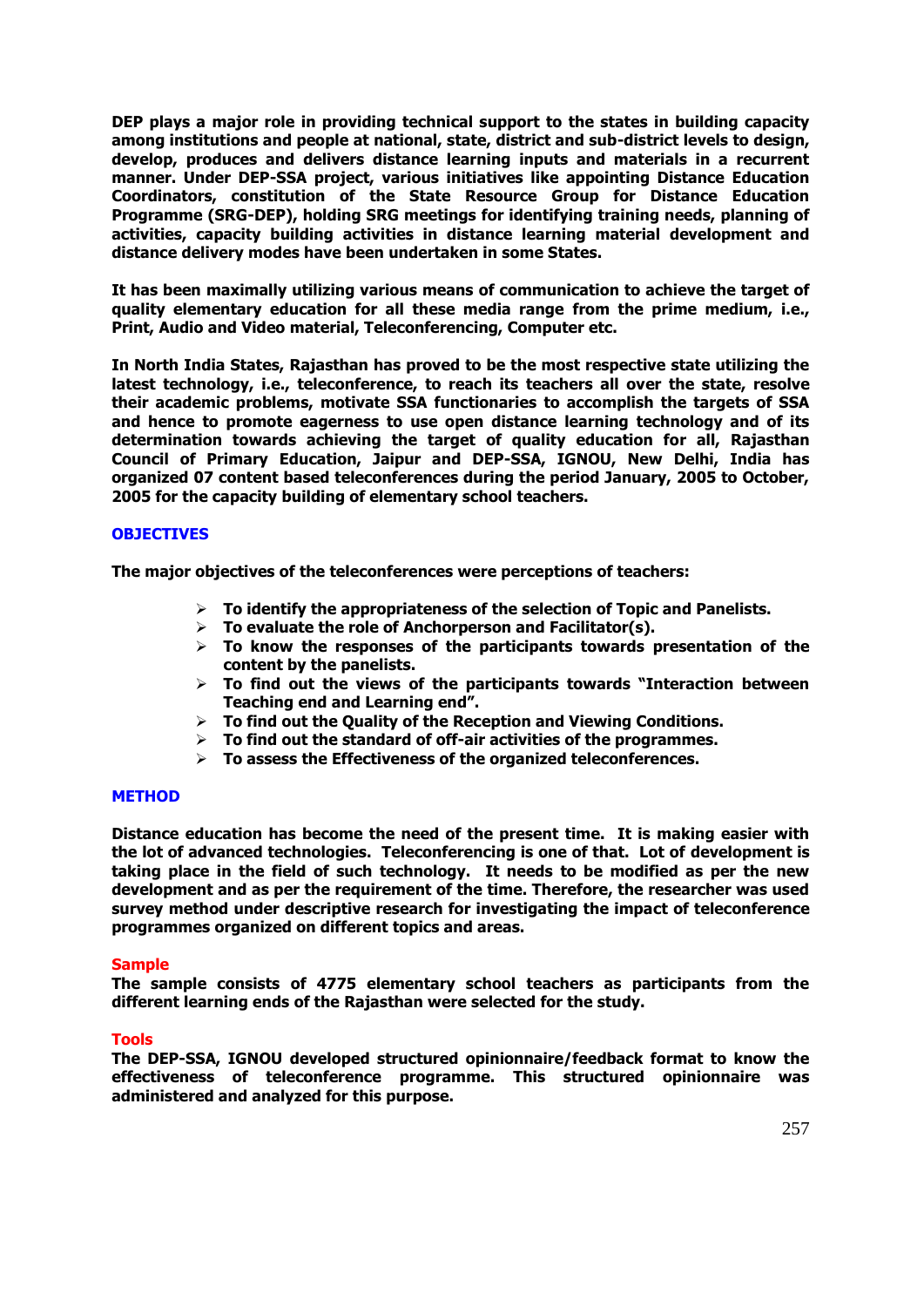**This opinionnaire contains 26 items covering different dimensions, i.e., Selection of the Topic, Role of the Panelists, Anchorperson, Facilitators, Presentation of the Content, Interaction, Quality of the Reception, Viewing conditions, Off-air activities, Effective areas etc.** 

#### **Procedure of Data Collection**

**It involves careful administration of the feedback questionnaire/opinionnaire on all participants after the end of the each programme by the coordinators of the learning end for collecting valid information about the proposed study.** 

### **Data Analysis**

**The collected data were tabulated and analyzed with the percentage techniques and it is presented in table.** 

## **RESULTS AND ANALYSIS**

**Analysis and interpretation of data was carried out on various aspects of teleconferencing. The perceptions of elementary school teachers, content and presentation, programme design, interactivity, effect on teachers were some of the important areas considered for thorough analysis and interpretation.** 

| SI.                     | <b>Items</b>                                                                                            | Responses (%) |                 |                  |
|-------------------------|---------------------------------------------------------------------------------------------------------|---------------|-----------------|------------------|
| No.                     |                                                                                                         | <b>Agree</b>  | <b>Disagree</b> | <b>Undecided</b> |
| $\mathbf{1}$            | <b>Technology of teleconferencing is</b><br>easy to use                                                 | 83.2          | 11.2            | 5.6              |
| $\overline{2}$          | Technology motivated me to learn<br>more and more                                                       | 86.3          | 7.1             | 6.6              |
| 3                       | This technology is easily accessible                                                                    | 97.8          | 1.2             | 1.0              |
| 4                       | This technology can be used for<br>different types of teaching and learning                             | 82.5          | 4.3             | 13.2             |
| 5                       | Visuals and sounds of teleconferencing were clear                                                       | 71.1          | 13.1            | 15.8             |
| 6                       | Technology of teleconferencing has scope for using<br>a variety of visuals to support teaching-learning | 82.2          | 12.4            | 5.4              |
| $\overline{\mathbf{z}}$ | Animations used in teleconferencing stimulate my<br>interest                                            | 85.9          | 6.2             | 7.9              |
| 8                       | I am interested in using this technology for<br>enhancing my professional development                   | 92.0          | 1.4             | 6.6              |

**Table: 1 General perception of teachers towards teleconferencing as an innovative tool** 

**The Table: 1 revealed that the majority of the respondents pointed out the teleconferencing programme were an innovative tool; it is easy to use and easily accessible. It is also shows that it is motivated teachers to learn more and more; use for different types of teaching and learning; use of variety of visuals to support teachinglearning. They also reported that this technique stimulate their interest and enhancing professional development. A few who did not respond to these items can be clubbed with those who disagreed.** 

258 **Thus, it can be concluded that technology related issues of this innovative tool for teacher training had elicited positive responses from the elementary school teacher participant.**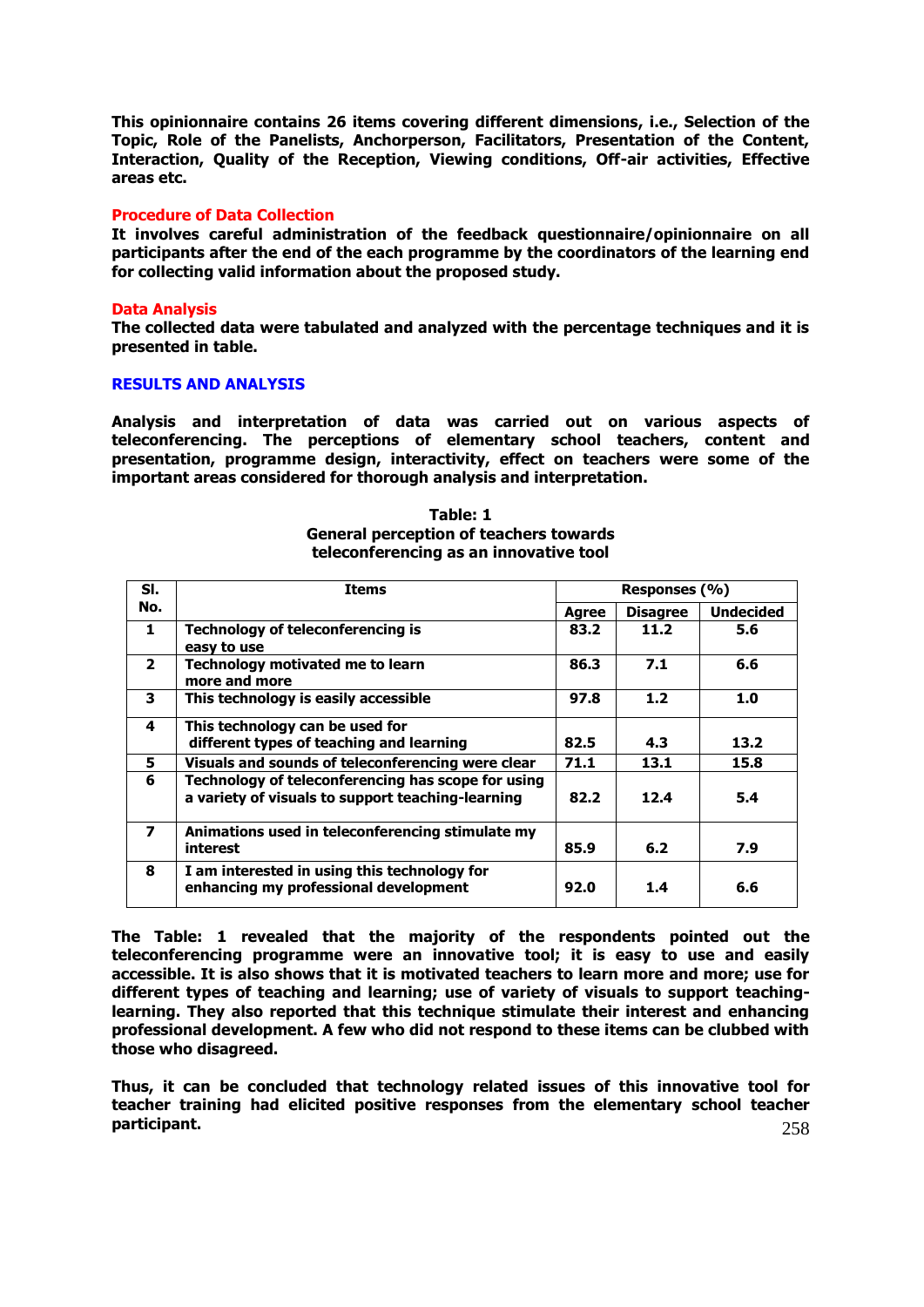| SI.            | <b>Items</b>                                                              | Responses (%) |                 |                  |  |
|----------------|---------------------------------------------------------------------------|---------------|-----------------|------------------|--|
| No.            |                                                                           | Agree         | <b>Disagree</b> | <b>Undecided</b> |  |
|                | Content was adequate and relevant to the topic                            | 89.6          | 6.3             | 4.1              |  |
| $\overline{2}$ | Resource persons and panelist used clear and<br>simple language           | 72.4          | 10.3            | 17.3             |  |
| 3              | Resource persons explained the content with<br>illustrations and examples | 92.6          | 3.4             |                  |  |
| 4              | The content of teleconferencing was interesting                           | 85.2          | 11.5            | 3.3              |  |
| 5              | Resource persons used a friendly style of<br>presentation                 | 91.7          | 5.2             | 3.1              |  |
| 6              | Organization of content was sequential and logical                        | 96.3          | 2.1             | 1.6              |  |

**Table: 2 Perception of teachers towards the content and presentation issues of teleconferencing** 

**As evident from Table 2, 92.6 per cent respondents agreed that the resource persons explained the content with illustrations and suitable examples and 96.3 per cent agreed that organization of content was sequential and logical. It is also clear that 91.7 per cent respondents agreed in resource person's way of style of presentation which shows very friendly with trainees and 89.6 per cent stated that the content was adequate and relevant to the topic.** 

**The responses establish the efficacy of teleconferencing in putting across content through an easy to comprehend style of presentation. 72.4 per cent respondents agreed that resource persons and panelist used clear and simple language throughout the teleconferencing programme but 10.3 and 17.3 per cent reported that they are disagree and undecided respectively. 85.2 per cent respondents opined that the content of teleconferencing was interesting.** 

**However 11.5 per cent of respondents felt that the content of the programme was not interesting and rest of the participants' silent towards this item. This analysis found that, the resource persons and panelists was needed to use more clear and simple language and at the same time there was a need to make the content of the teleconferencing somewhat more interesting.** 

| SI.            | <b>Items</b>                                                                                          | Responses (%) |                 |                  |
|----------------|-------------------------------------------------------------------------------------------------------|---------------|-----------------|------------------|
| No.            |                                                                                                       | <b>Agree</b>  | <b>Disagree</b> | <b>Undecided</b> |
|                | Duration of the sessions was adequate                                                                 | 61.9          | 25.1            | 13               |
| $\overline{2}$ | Resource persons used sufficient visual to<br>make the presentation interesting                       | 96.4          | 2.1             | 1.5              |
| 3              | The session was judiciously divided for<br>presentation and discussion                                | 84.6          | 11.2            | 4.2              |
| 4              | The pace of presentation was appropriate                                                              | 88.7          | 6.2             | 5.1              |
| 5              | Visuals were shown for adequate time                                                                  | 69.6          | 19.5            | 10.9             |
| 6              | The texts and captions used were readable                                                             | 95.9          | 3.4             | 0.7              |
| 7              | Sessions of teleconferencing programme<br>were designed with appropriate teaching-<br>learning inputs | 92.6          | 4.2             | 3.2              |

**Table: 3 Perception of teachers towards the programme design related issues of teleconferencing** 

**Table: 3 showing of the teachers perceptions who attended this training through teleconferencing about the progranne design related issues.**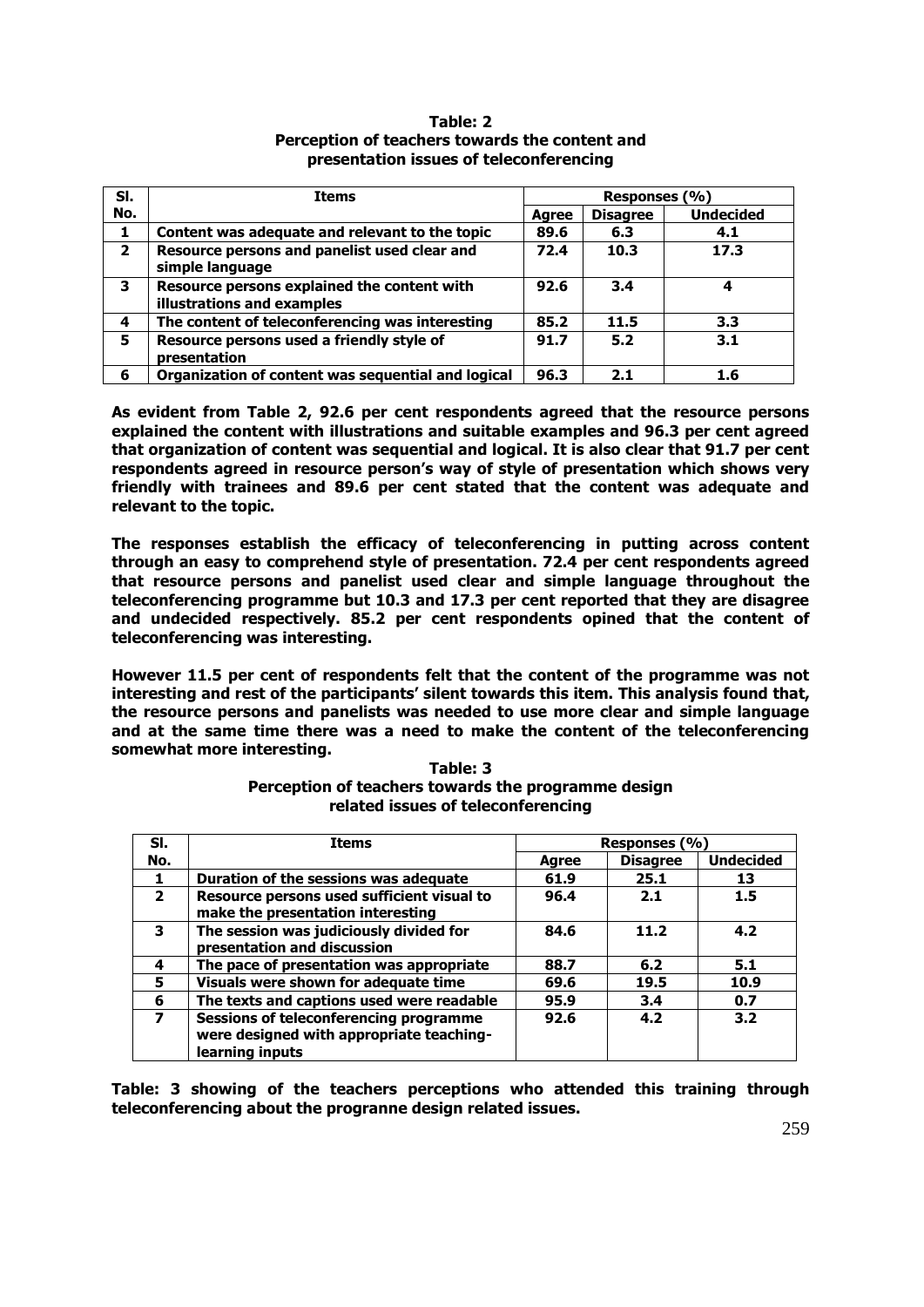**About 96.4 per cent felt that resource persons used sufficient visual to make the presentation interesting but table 2 of item 4 shows that 11.5 per cent felt that the content of the progtamme was not interesting. Again 92.6 per cent or respondents were of the view that teleconferencing sessions were designed with appropriate teachinglearning inputs. This is demonstrated the positive features of learning through teleconferencing. More than 84 per cent felt that the session was judiciously divided for presentation and discussion and pace of presentation was appropriate.** 

**However 11.2 per cent of teacher respondents not express their satisfaction on this issue. With regard to the duration of teleconferencing session, 61.9 per cent of teacher respondent found the duration of teleconferencing sessions adequate. At the same time 25.1 and 13 per cent of them did not showed their satisfaction and opinion respectively towards this issue. The overall it can conclude that the perception of teacher towards the teleconferencing programme design related issues were significant in relation to capacity building of the teachers.** 

| SI.                     | <b>Items</b>                                                                                  | Responses (%) |                 |                  |
|-------------------------|-----------------------------------------------------------------------------------------------|---------------|-----------------|------------------|
| No.                     |                                                                                               | Agree         | <b>Disagree</b> | <b>Undecided</b> |
|                         | The time allotted for interaction was adequate                                                | 77.5          | 12.3            | 10.2             |
| $\overline{2}$          | Interaction with the resource persons was<br>adequate                                         | 69.6          | 29.2            | 1.2              |
| 3                       | Resource persons interacted effectively during<br>the session(s)                              | 83.4          | 15.2            | 1.4              |
| 4                       | Responses given by the resource persons were<br>satisfactory                                  | 83.4          | 15.2            | 1.4              |
| 5                       | Teleconferencing sessions prompted us to<br>participate in interaction                        | 92.5          | 2.7             | 4.8              |
| 6                       | <b>Participants from different learning centers</b><br>interacted effectively with each other | 96.3          | 2.1             | 1.6              |
| $\overline{\mathbf{z}}$ | We could clarify our doubts through<br>telephone, internet, and fax                           | 92.1          | 2.8             | 5.1              |
| 8                       | Questions put by participants from other<br>learning centers promoted my understanding        | 95.1          | 2.6             | 2.3              |

**Table: 4 Perceptions of teachers towards the interaction aspects of teleconferencing** 

**Table: 4 reveals that more than 92.1 per cent teachers expressed their satisfaction with regard to the following aspects of interactive sessions of teleconferencing: i) participants from different learning centers interacted effectively with each other; ii) teacher participants clarified their doubts using telephone, internet (e-mail) and fax; iii) questions asked by participants from other learning centers promoted their understanding. These aspects were indeed crucial to the success and effectiveness of this innovative tool for training. More than 80 per cent of the respondents were satisfied with the responses given by the resource persons were satisfactory and quality of the interaction with resource persons. But in the other side 69.6 per cent of the respondents agreed on time allotted for interaction were adequate.** 

**However 12.3 and 10.2 per cent shows their disagreement and silent respectively towards this issue. This is revealed that there was need to allot some more adequate time which may make the teachers for more interaction. With regards to interaction with the resource persons, 69.6 per cent respondents showing their satisfaction about this issue whereas 29.2 per cent felt that interaction with resource persons were not adequate. This shows that there was need for more interaction with resource persons on content issues.**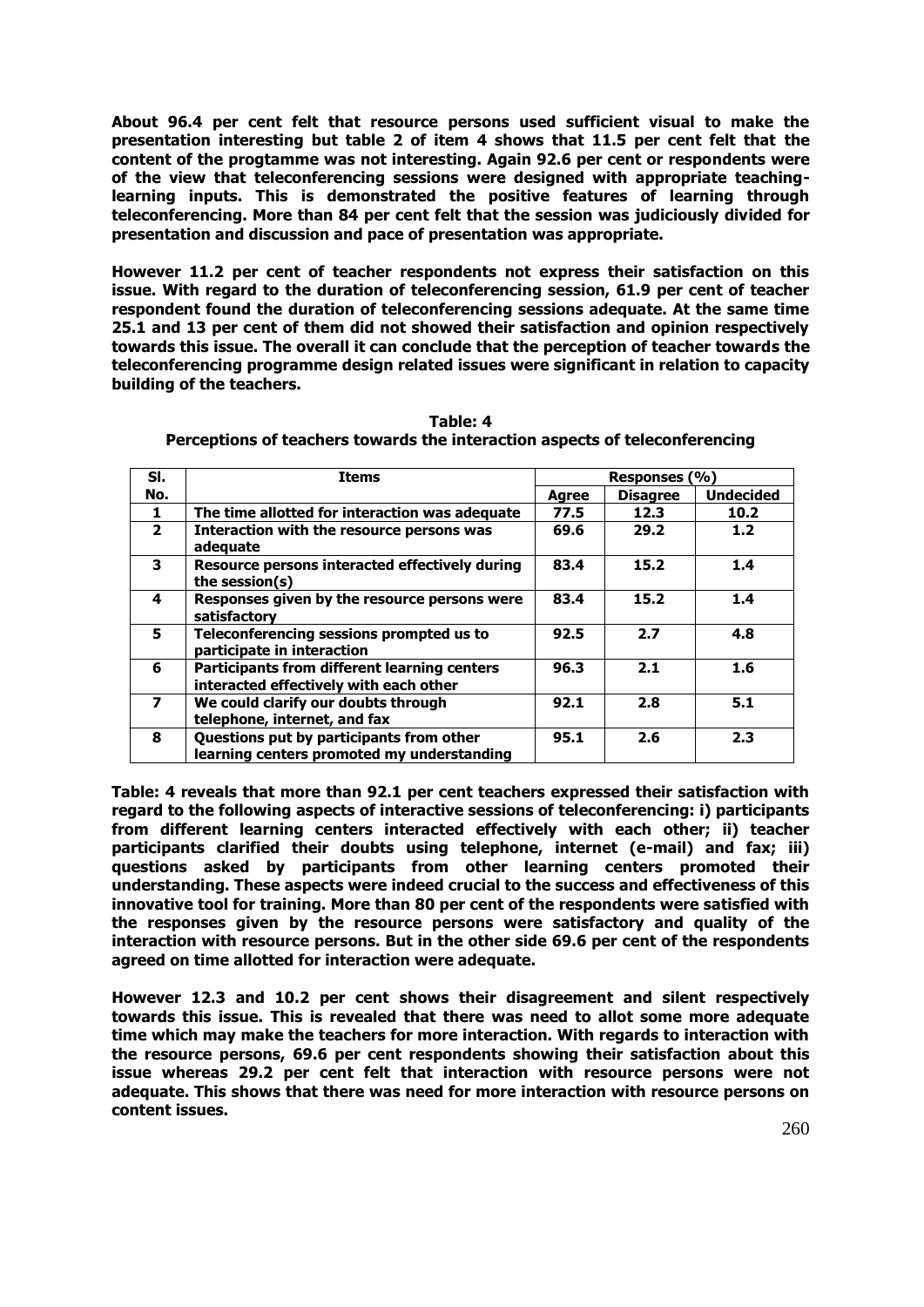| Table: 5                                                      |
|---------------------------------------------------------------|
| Effectiveness of teleconferencing on teachers at learning end |

| SI.                     | <b>Items</b>                                                                        | Responses (%) |                 |                   |
|-------------------------|-------------------------------------------------------------------------------------|---------------|-----------------|-------------------|
| No.                     |                                                                                     | Agree         | <b>Disagree</b> | <b>Undecided</b>  |
| 1                       | Teleconferencing helped me learn<br>something new in my content area(s)             | 70.3          | 9.7             | 20.0              |
| $\overline{2}$          | Teleconferencing helped me in organizing<br>the content of teaching-learning        | 68.4          | 3.4             | 8.2               |
| $\overline{\mathbf{3}}$ | Teleconferencing motivated me for<br>developing Teaching Learning Material<br>(TLM) | 68.3          | 30.3            | 1.4               |
| 4                       | Teleconferencing helped me in handling<br>problems effectively in the classroom     | 72.5          | 18.5            | 9.0               |
| 5                       | Teleconferencing helped me attending to<br>individual differences in the classroom  | 42.3          | 13.5            | 44.2              |
| 6                       | Teleconferencing motivated me to make my<br>teaching innovative                     | 69.4          | 8.6             | 22.0              |
| $\overline{\mathbf{z}}$ | Teleconferencing helped me understand<br>the significant of inclusive education     | 82.3          | 5.2             | 12.5              |
| 8                       | Teleconferencing helped me appreciate the<br>issues in girl's education             | 79.8          | 3.1             | 16.2              |
| $\boldsymbol{9}$        | Teleconferencing helped me understand<br>the importance of community mobilization   | 75.6          | 5.6             | 18.8              |
| 10                      | Teleconferencing helped me work out<br>strategies for reducing dropout              | 84.6          | 3.4             | $12 \overline{ }$ |
| 11                      | Teleconferencing helped me in increasing<br>enrolments                              | 72.3          | 8.3             | 19.4              |
| 12                      | Teleconferencing helped me increase<br>retention of children in the classroom       | 69.5          | 12.4            | 18.1              |

**As seen from Table 5, only 70.3 per cent of respondents felt that teleconferencing helped them learn new concepts while 20 per cent of them did not respond to this item and 9.7 per cent of reported that disagree to this item. From this it can be concluded that this has important implications for quality improvement of teleconferencing sessions to make it an innovative tool of furthering capacity building of teachers.** 

**With regards to the organization of the content of the sessions 68.4 per cent of respondents held favorable views on it while 8.2 per cent of them did not respond to this item. Almost 68.3 per cent of respondents viewed that teleconferencing sessions motivated them to develop teaching-learning materials. It revealed that teleconferencing sessions could not enable them in developing teaching-learning material and in making their classroom processes interesting and effective. About 42 per cent of the respondents felt that teleconferencing enable them to attend to the individual differences in classroom. At the other hand about 44 per cent did not share their views in this regard and 13.5 per cent said they did not get any help through this technique for attending to individual differences in the class room. It shows that the effectiveness of the teleconferencing in this regard needs to improve for the capacity building of the teachers.** 

**Approximately more than 70 per cent of teachers reported satisfaction with respect to handling classroom problems and situations, innovations in teaching significance of inclusive education, issues of girls' education, community mobilization, strategies for reducing dropout and increasing enrolment. It is found that from this analysis the capacity building of the teachers through teleconferencing was positive and significantly effective.**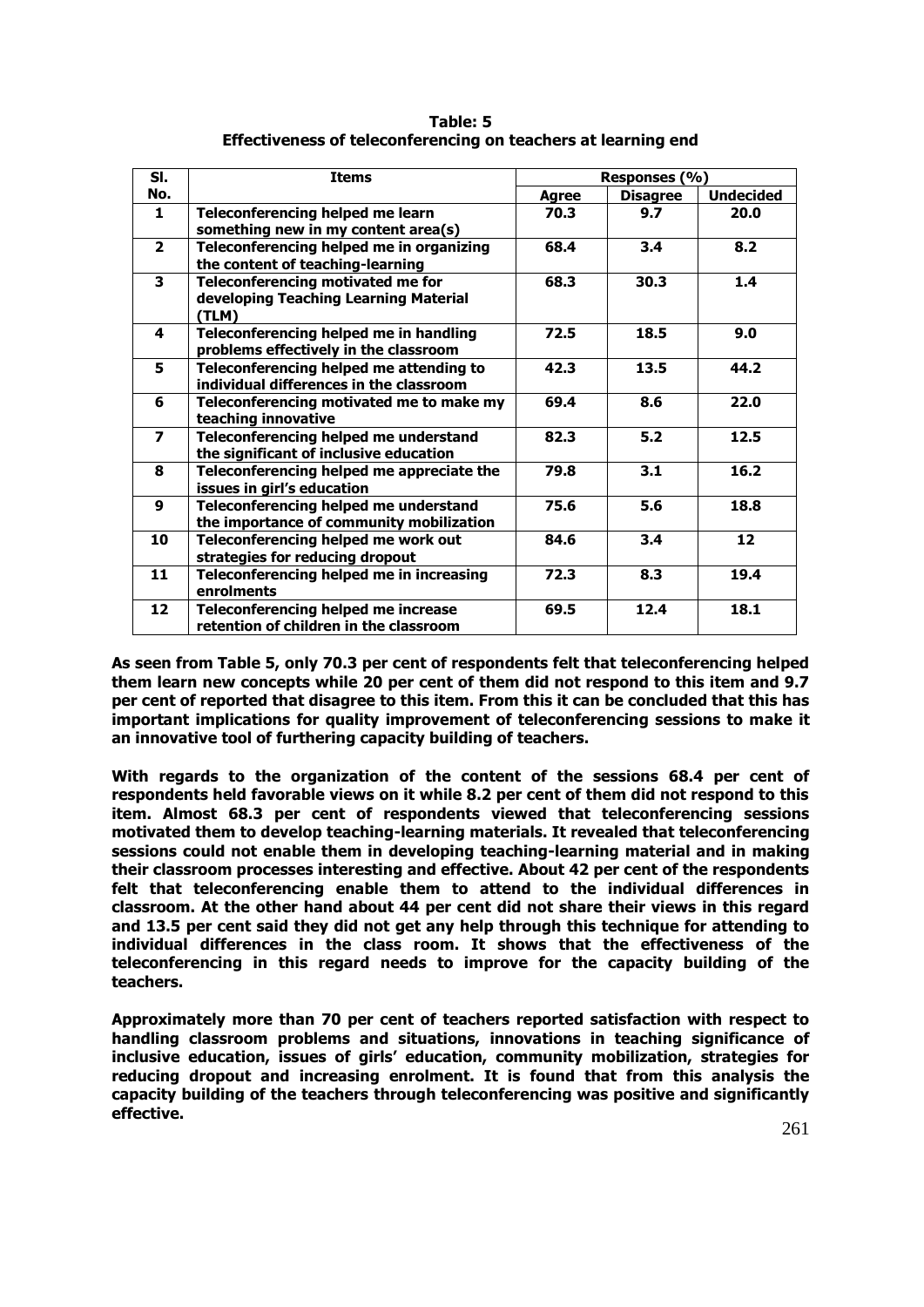# **FINDINGS**

**On the basis of analysis and discussions, the major findings of the study were as follows:** 

- **The majority of the teacher respondents pointed out the teleconferencing programme were an innovative tool.**
- **Selection of the topic of teleconferences was most appropriate as viewed by maximum teacher participants.**
- **Selection of the resource persons and panelists with regards to their content/context expertise was 'satisfactory' as suggested by more than 80 per cent participants.**
- **The resource persons and panelists were needed to use more clear and simple language and at the same time there was a need to make the content of the teleconferencing somewhat more interesting.**
- **The majority of the teacher shows their positive responses to wards duration of the session, use of visual to make the presentation interesting, pace of presentation, and appropriateness of teaching-learning inputs of teleconferencing programme.**
- **With regard to teachers perception towards the interaction aspects of teleconferencing was found that more than 92.1 per cent teachers expressed their satisfaction with regard to the following aspects of interactive sessions of teleconferencing: i) participants from different learning centers interacted effectively with each other; ii) teacher participants clarified their doubts using telephone, internet (e-mail) and fax; iii) questions asked by participants from other learning centers promoted their understanding. These aspects were indeed crucial to the success and effectiveness of this innovative tool for training.**
- **Almost 68.3 per cent of respondents viewed that teleconferencing sessions motivated them to develop teaching-learning materials. It revealed that teleconferencing sessions could not enable them in developing teachinglearning material and in making their classroom processes interesting and effective. About 42 per cent of the respondents felt that teleconferencing enable them to attend to the individual differences in classroom. At the other hand about 44 per cent did not share their views in this regard and 13.5 per cent said they did not get any help through this technique for attending to individual differences in the class room. It shows that the effectiveness of the teleconferencing in this regard needs to improve for the capacity building of the teachers.**
- **Effectiveness of the teleconference on increasing the level of knowledge and enhancing the level of understanding of participants is appreciated.**

#### **IMPLICATION OF THE STUDY**

**From the points of view of the teaching functions, interactivity and user friendliness, teleconferencing emerges as an appropriate technology for reaching varied clientele groups in diverse settings. With the advancement of communication technologies and reduction of costs, various organizations are opting for this technology in their education and training programmes. Teleconferencing is essentially a means for communication and training. It can be used for information dissemination, guidance in response to policy, consultations with experts, focused group discussions, interviews, etc. As a technology, it has broad applications in education, training and development, business/corporate communication, governance and professional and medical courses/services.**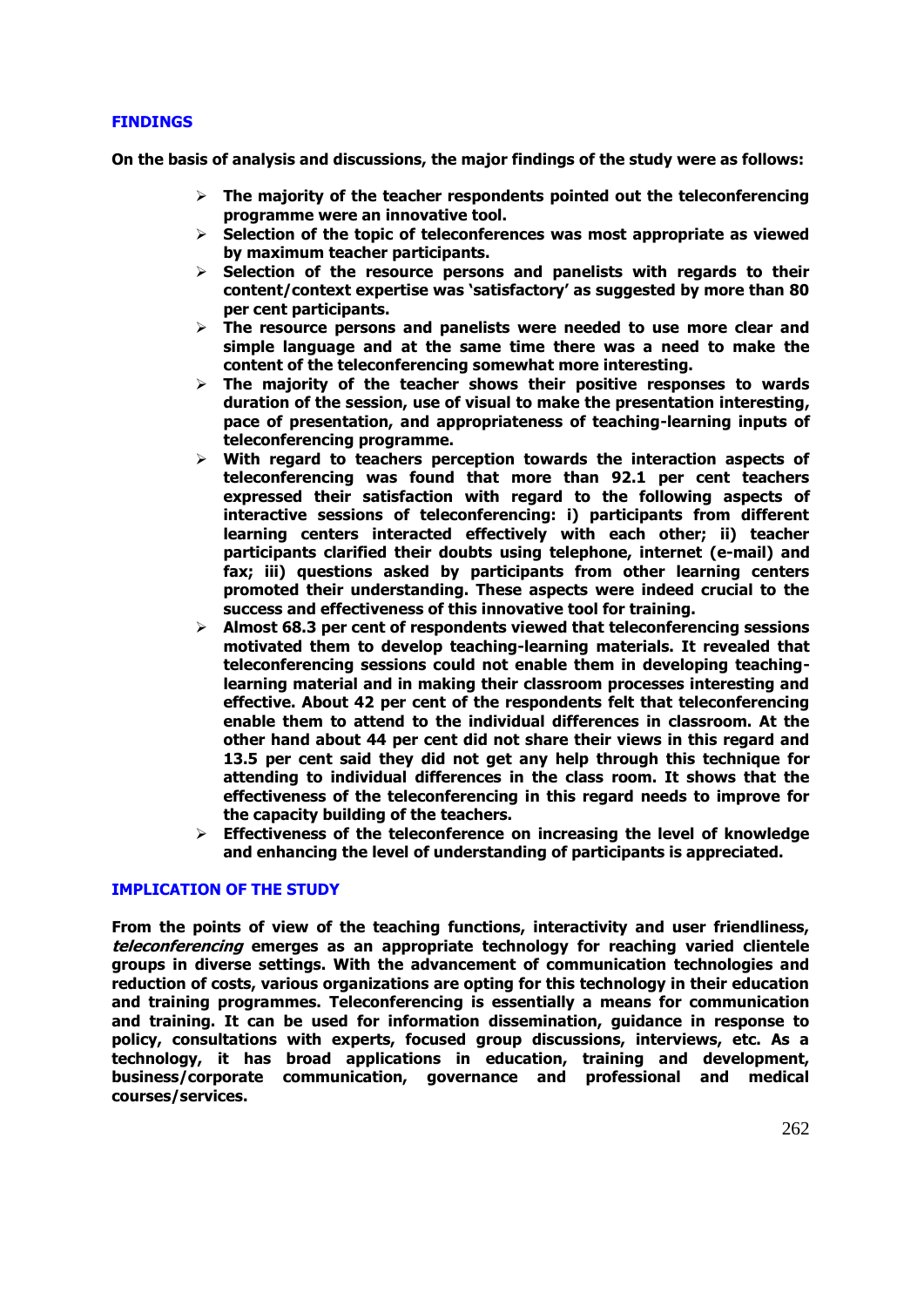**In the academic area, teleconferencing is useful for the following activities: Delivery of full courses, lessons, tutoring, project work and training can be provided to the students through teleconferencing, Delivery of certificate level courses for professional development. These courses can be modular and multi-media in nature comprising print, contact programmes, and audio-video conferencing. Partial support to courses through counseling, etc., Introduction of short/new courses in skill development, vocational training, professional development, and to address problems related to introduction of new curriculum, and lack of teachers and facilities, Tutoring in difficult areas of the curriculum, Remedial learning and off-hours teaching can be provided, Enrichment, updating, guidance to additional learning resources, extension of existing courses and Interaction by students with scientists, experts, decision and policy makers, etc. to obtain multiple perspectives on an issue. Apart from academic activities, teleconferencing is used for administrative matters such as: Problems solving and counseling on admissions, examination, status of courseware materials distribution, Guidance and advice on course content, expectations, assignments, grading, credits, etc.** 

**The major emphasis is to strengthen the on-going training programmes for teachers and other functionaries by providing distance learning inputs and materials. Policy makers, programme designers, strategy planners and educationists need to focus on maximizing potentials of teleconferencing for capacity building of teachers and other functionaries to procide quality education to all in our country. The programme intends to evolve a sustainable system of in-service training linked to improve the effectiveness of the teaching learning process in the primary schools and meeting the social demands for universalisation of primary education in the country. Effective handling and strategic planning of this technology for deriving maximum benefit out of it is the real need to achieve the target of Sarva Shiksha Abhiyan (SSA), Universalisation of Elementary education (UEE), Education for All (EFA) as well as quality education.** 

## **BIODATA and CONTACT ADDRESSES of AUTHOR**



**Manas RANJAN PANIGRAHI is a faculty in Educational Leadership and Management in the Department of Pedagogical Sciences at the Haramaya University, Ethiopia. He earned his Ph.D. from Jamia Millia Islamia Central University, New Delhi, India. He is having a diverse career in Education Management, Pedagogy and ICT in education in teaching and research for the last 13 years. He is associated as Lecturer. He has published one edited book and 14 research articles in** 

**Indian and international journals. He is also member of editorial and review committee in several national and international peer reviewed journals.** 

**Dr. Manas RANJAN PANIGRAHI Department of Pedagogical Sciences, College of Education and Behavioural Sciences, Haramaya University, Post Box.-138, Dire Dawa, ETHIOPIA. P.O. Box No. 138, Dire Dawa, Ethiopia Ph. No.: 0251921788711 Email:** *192H***[manaseducation@gmail.com](mailto:manaseducation@gmail.com)**

## **REFERENCES**

**Anbuchelven, M. and Solayan, M. (2005). "Effect of using Audio-Visual Equipment on Reading-Writing Communication among the Students of Standard V", Journal of Educational Research and Extension, Vol. 42(1), Pp33-40.**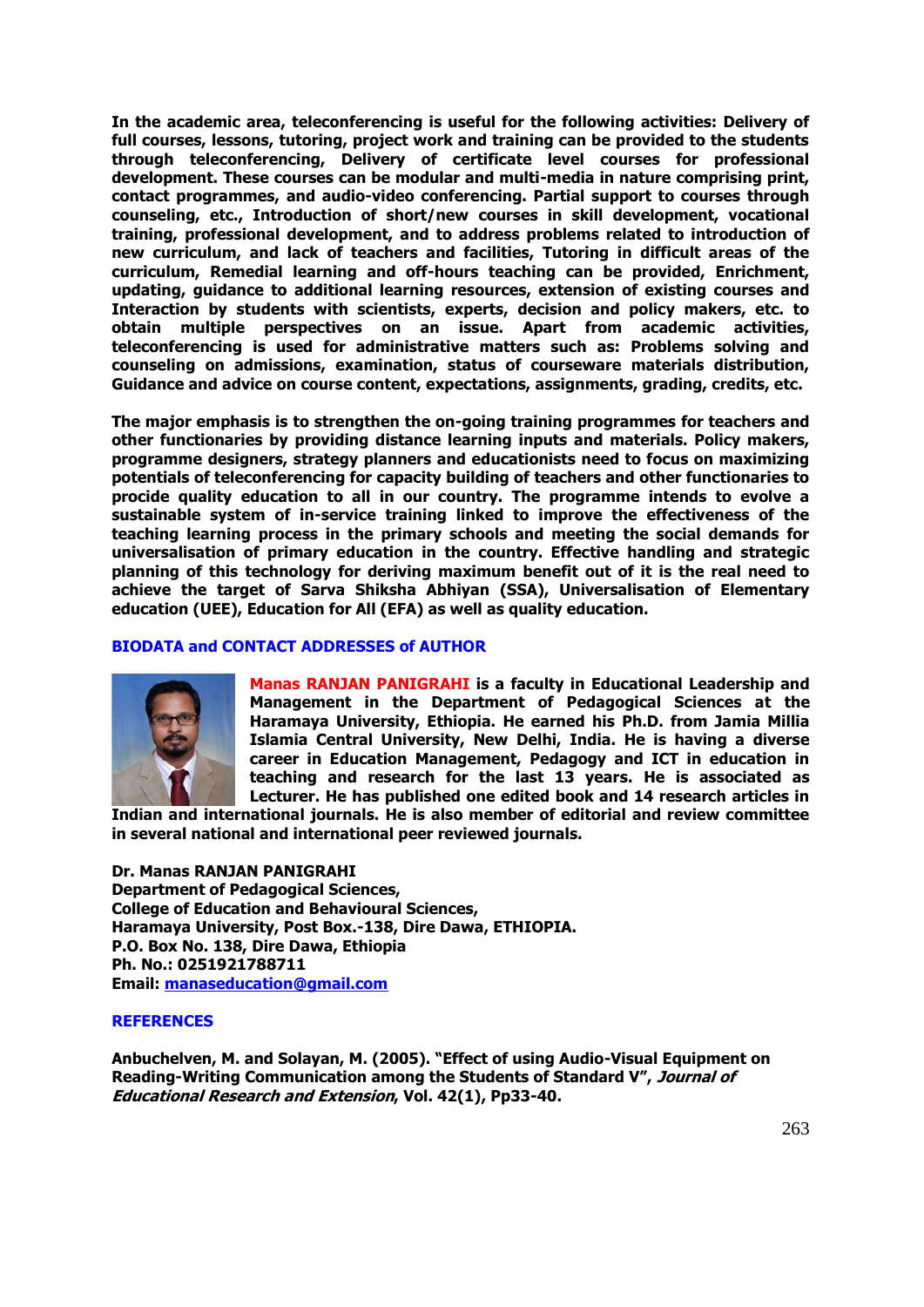**Babu, S. Sudhakar (2007) Technological Advances and Roll of Information and Communication Technology (ICT) in Teacher Training and higher Education, University News, Vol-45, No-26, Pp12-15.**

**Behera, S.C. (1990). An Investigation into the Impact of Educational Television Programmes on the Competency of Teachers of the Elementary Schools, Ph.D. Edu., Utkal University.** 

**Best, John W. (1977). Research in Education, Englewood Cliffs News Jersey Prentice Hall Inc.** 

**Bhatkar, Padmashree Vijay P. (2007). Lead India through Information and Communication Technology, University news, Vol-45, No-38, Pp23-24.**

**Biswas, A. and Joshi, S.M. (2002). Training the Information and Communication Technology for Teacher-education, University News, Vol. 40, No. 28.** 

**Biswas, P. C. (2002) Building ICT Skills for Quality Teacher-Education, University News, Vol. 44, No. 50.** 

**Chaugle, B. and Kashalkar (2001). Type of Tele-conferencing for Training and updating Primary Teachers for Effective Teaching in DEP Area, Paper presented in International Workshop on ICT for professional Development of Primary Education Personal, Feb 14-16 2001, DEP, DPEP, New Delhi.** 

**Choudhary, S. V. and Khan, A. W. (1997). Current Trends, Methods and Technology inDistance Education for Training of Primary School Teachers. In Distance Education for Primary Teachers: Papers and Proceedings of the Regional Seminar on Distance Education, Asia Development Bank, Pp 157-202.**

**Choudhary, S. V. and Garg, V. P. (2005). Quality Elementary Education: Open Distance**  Learning Intervention in Elementary School Teacher Education. *OSAC Journal of Open* **Schooling, Vol. 5, No. I, Jan. - June 2005, National Institute of Open Schooling, New Delhi.** 

**Chowdhry, M. (1990). Khilte Phool-audio invention study at Kota (Rajasthan), Independent study, New Delhi, National Council of Educational Research and Training.** 

**CIET-NCERT (2004). EDUSAT: Utilization EDUSAT on School Education. NCERT, Delhi.**

**Das, B. C. and Das, S. (2001). Viewing Doordarshan (TV) Programmes : Preferences of High School Students, Indian Journal of Open Learning, Vol. 10(1), Pp 100-109.**

**DEP-DPEP-II (1996). Distance Education Project, School Education. Indira Gandhi National Open University, New Delhi.**

**DEP-DPEP (2003). Distance Education, Education Initiatives. In Distance Education Programme (DPEP) India, IGNOU-NCERT collaborative project, MHRD, Government of India, New Delhi.**

**DEP-SSA (2005). Distance Education Programme: Sarva Shiksha Abhiyan: DEP-SSA, An IGNOU-MHRD, Government India Project, New Delhi.**

**Golani, T. P. (1982). The use of Audio-visual Aids in the Secondary Schools of District Thane, Ph.D. Edu., Poona University.**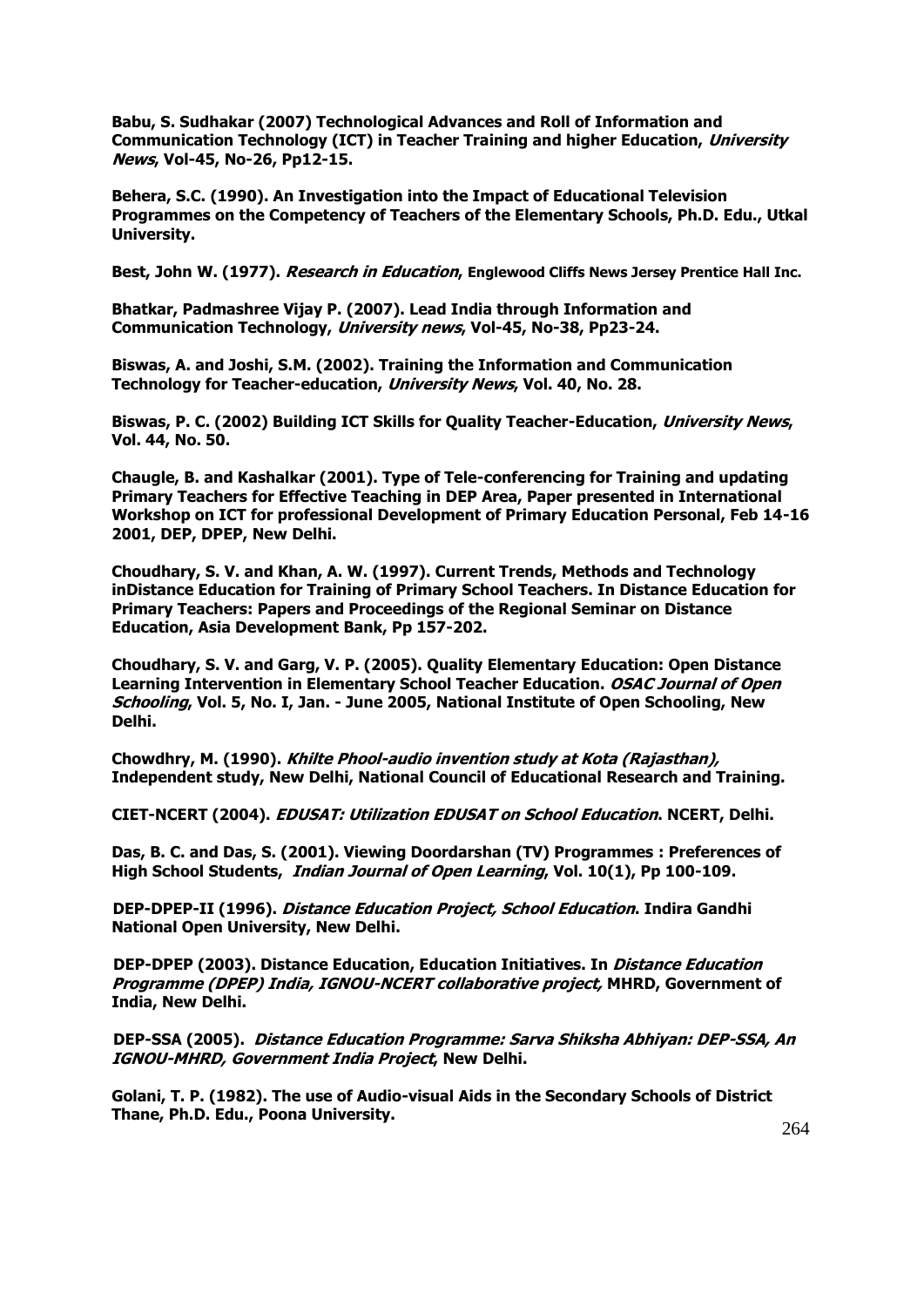**Government of India (1986). National Policy on Education, 1986. MHRD, New Delhi.** 

**Government of India (1992). Programmed of Action, 1986 and 1996. MHRD, New Delhi.**

**IGNOU (1999). Report of the Interactive Workshop of Coordinators of Distance Education and Teacher Training, 21-23 September, 1999, New Delhi.**

**IGNOU (2001). International Workshop on Information and Communication Technology for Personnel Development of Primary Education Personnel. IGNOU, February 14-16, 2001, New Delhi.**

**IGNOU (2002). Teleconferencing on orientation and training of Cluster Academic Coordinators (CACs) in English Teaching for class I and II - A Report, DEP-DPEP, New Delhi.**

**IGNOU (2002). National Level Teleconferencing on Sarva Shiksha Abhiyan, New Delhi.** 

**IGNOU (2002). Sarva Shiksha Abhiyan: A Programme for Universal Elementary Education, A Framework for Implementation, Department of Elementary Education and Literacy, New Delhi.**

**Jaiswal, K. (1992). A Study of Higher Education Science Education Television Programmes in forms of their Contents, Presentation, Students' Reactions and Effectiveness, Ph.D. Edu., Devi Ahilya Vishwavidyalaya.** 

**Joy, B. H. H and Shaiju, S. L. (2004.) Development of Computer Assisted Teaching Material in History at Higher Secondary Level and its Effectiveness, Journal of Educational Research and Extension, Vol. 42(1), Pp 53-65.**

**Kalia, Ashok K. Levine, Tamar and Vij, Sanjana (2000). Computer Self-confidence and Computer Experience in Relation to Computer-related Attitudes and Commitment to Learning, Journal of All India Association for Educational Research, Vol. 12(3&4), Pp 65-71.**

**Mehra, Vandana (2006). Using Information and Communication Technology to Create Effective Teaching-Learning Partnerships, Anweshika, Indian Journal of Education, Vol-3, No-2, Pp 33-37.**

**Menon, M.B. (1997). Primary Teacher Training through Distance Education. DPEP Calling, 1(12), Pp 24-32.**

**Mishra, Minakshi (2001). A Study on Evaluation of a Teleconferencing Programme. A study sponsored by DBP Bhubneswar and DEP-DPEP, IGNOU, New Delhi.**

**Mukhopadhyay, M. (2002). Educating the Nation, Need for a Dedicated Satellite (NIEP-DECOU-ISRO), Pune, India.**

**Nagaraju, C. S. and Usha Ramkumar (1983). School Broadcasting: Utilization by High Schools in Bangalore District, ISEC, Bangalore.** 

**Pandey, G. P. and Chakraborty, J. (2002) Roll of ICT in Higher Education in the 21st century, University News, Vol. 40, No. 8.** 

**Rajendran, G. (2001). Teleconferencing- The Karnataka Experience, Paper presented in International Workshop on ICT for Professional Development of Primary Education Personnel February 14-16, 2000, DEP-DPEP, New Delhi.**